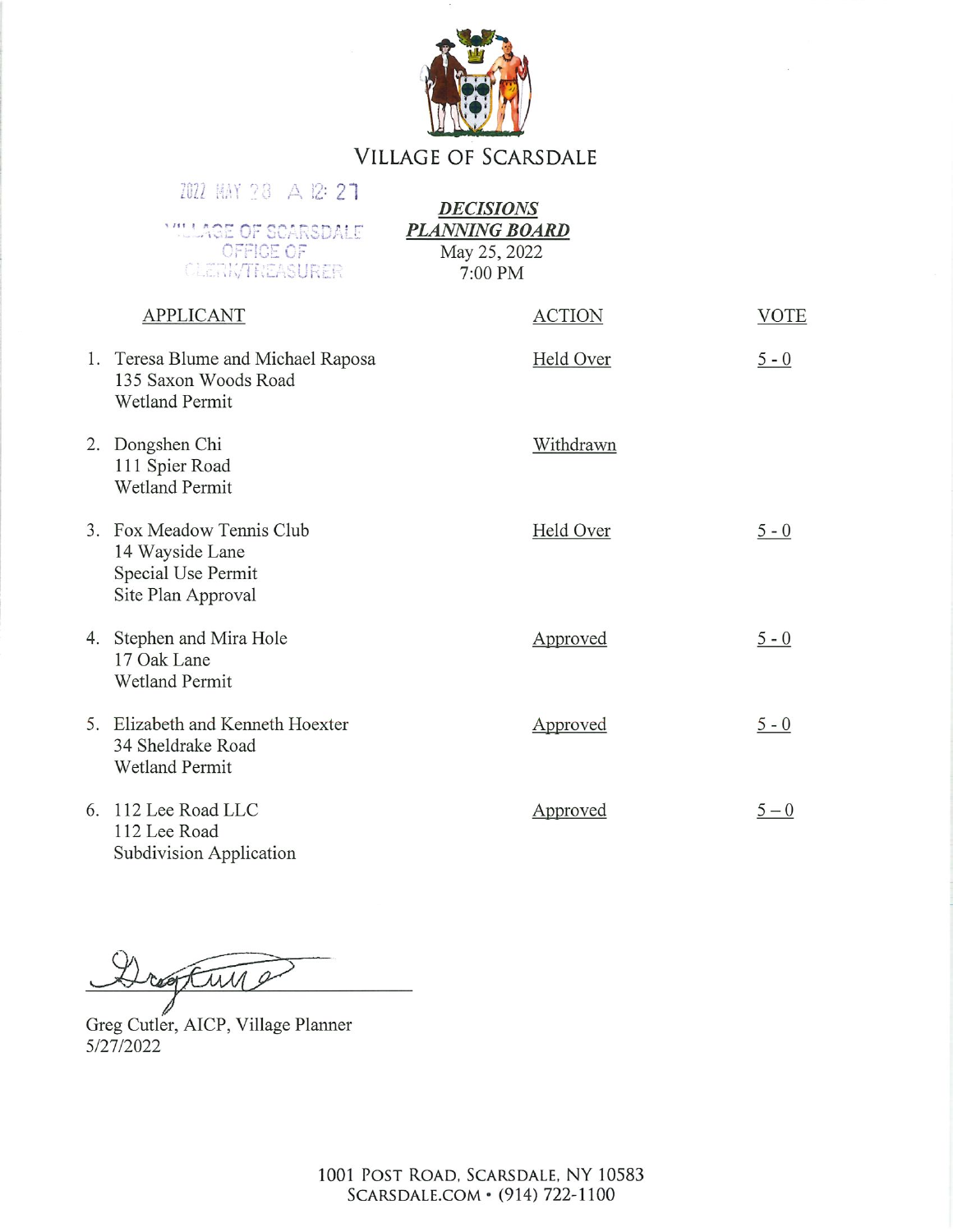

## **LEGAL NOTICE PUBLIC HEARING PLANNING BOARD VILLAGE OF SCARSDALE**

**NOTICE IS HEREBY GIVEN** that a Public Hearing will be held by the Planning Board of the Village of Scarsdale on **Wednesday, May 25, 2022** at **7:00** p.m. **The meeting will be held in Rutherford Hall in Village Hall, 1001 Post Road, Scarsdale, NY 10583 unless the Governor extends the COVID-19 Disaster emergency (Executive Order 11), in which case it will be held via Zoom video conference. Please check the Village Calendar at [Scarsdale.com](http://scarsdale.com/) the week of the meeting for confirmation of the status**. The Planning Board will consider the following:

- 1. The application of Teresa Blume and Michael Raposa for Wetland Permit approval for regulated activities within the wetlands buffer and controlled area at 135 Saxon Woods Road, identified on the Village tax map as Sec. 20, Blk. 1, Lot 7A.
- 2. The application of Dongshen Chi for Wetland Permit approval for regulated activities within the wetlands buffer and controlled area at 111 Spier Road, identified on the Village tax map as Sec. 19, Blk. 1, Lot 374A.
- 3. The application of Fox Meadow Tennis Club for a Special Use Permit, pursuant to Chapter 310-89 of the Village Code, and Site Plan approval to add lighting to 3 tennis courts at 14 Wayside Lane, identified on the Village tax map as Sec. 3, Blk. 3, Lots 2 and 91.
- 4. The application of Stephen and Mira Hole for Wetland Permit approval for regulated activities within the wetlands controlled area at 17 Oak Lane, identified on the Village tax map as Sec. 4 Blk. 1, Lot 192.
- 5. The application of Elizabeth and Kenneth Hoexter for Wetland Permit approval for regulated activities within the wetlands controlled area at 34 Sheldrake Road, identified on the Village tax map as Sec. 17, Blk. 1, Lot 36.
- 6. The application of 112 Lee Road LLC for a two-lot subdivision, pursuant to Chapter 77 of the Village Code, at 112 Lee Road, identified on the Village tax map as Sec. 8, Blk. 17, Lots 17 and 19.

If the meeting is held by zoom, members of the public wishing to present comments may do so online by accessing the meeting at<https://scarsdale.zoom.us/j/96766853705> or by calling 1-929- 436-2866 and entering the meeting ID: 967 6685 3705.